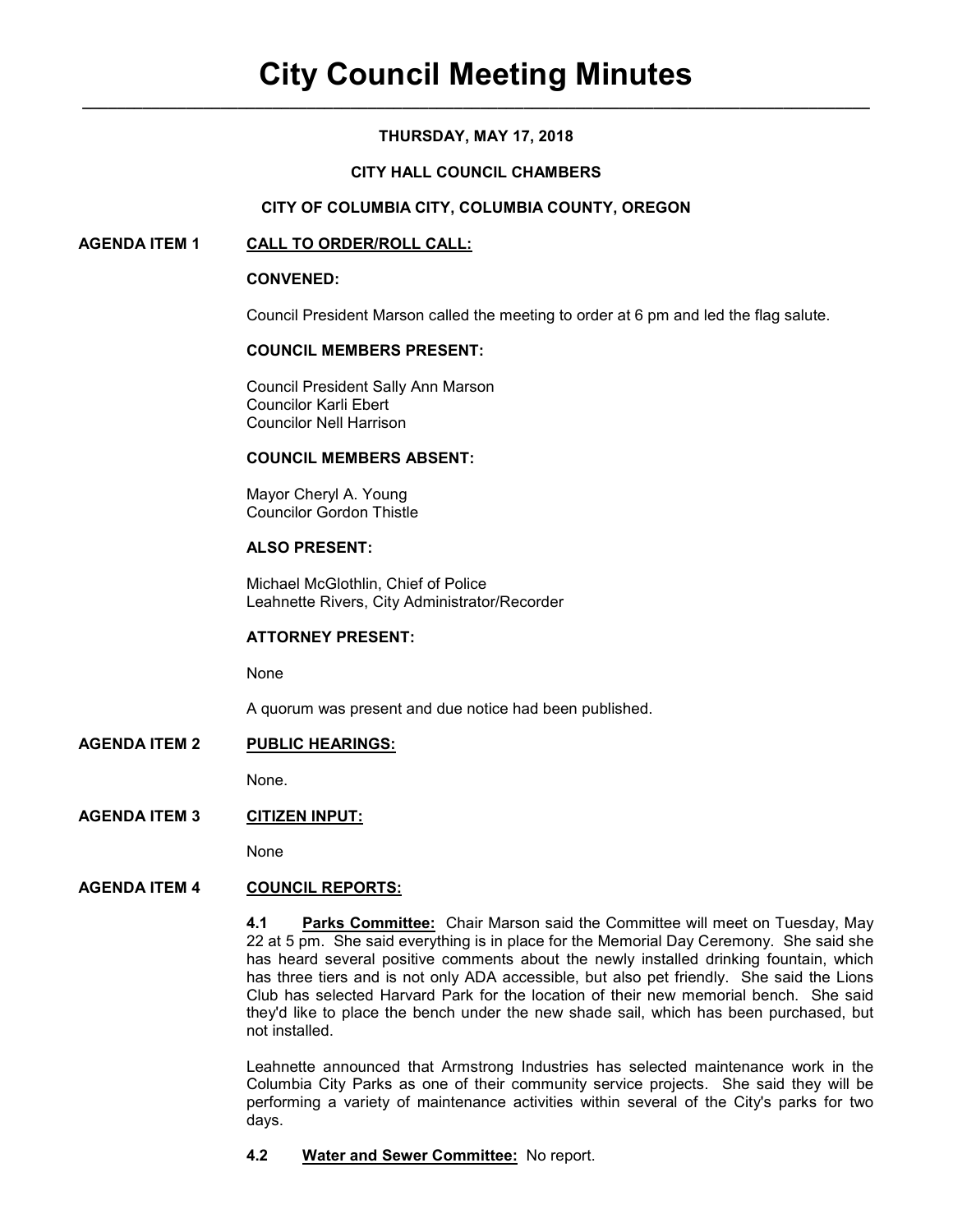**4.3 Street Committee:** Chair Marson said preparation activities are ongoing along Sixth Street between H and K Streets in anticipation of the upcoming paving work.

**4.4 Audit Committee:** Secretary Harrison said the Committee will meet on May 21 at 2:30 pm.

**4.5 Hazard Mitigation Planning Group:** Member Ebert said the Group continues to review the Hazard Mitigation Plan and they will meet on May 21 at 6 pm.

**4.6 Other Reports:** Chief McGlothlin said they continue to see an uptick in activity, which is typical for this season. Among other things, he said they have been busy working on the Calhoun case, a couple of burglary cases in which the suspects have been arrested, and a sexual assault investigation.

#### **AGENDA ITEM 5 CONSENT AGENDA:**

**5.1 Financial Report for the month ending April 30, 2018.**

**5.2 Bills paid with check numbers 20950 through 20974 during the month of April 2018.**<br>5.3 Inve

**5.3 Investment and Cash Balance Summary for the quarter ending December 31, 2017.**

**5.4 Investment and Cash Balance Summary for the quarter ending March 31, 2018.**

**5.5 Ratify approval of OLCC Application for Temporary Use of an Annual License as applied for by Stansbury Management Inc. dba Sunshine Pizza for Columbia City's May 12, 2018, Live Music Event.**

**5.6 Activities Report from the City Administrator.**

MOVED (EBERT), SECONDED (HARRISON) AND CARRIED UNANIMOUSLY BY ROLL CALL VOTE TO APPROVE THE CONSENT AGENDA.

#### **AGENDA ITEM 6 UNFINISHED BUSINESS:**

None.

#### **AGENDA ITEM 7 NEW BUSINESS:**

**7.1 Council Bill No. 18-845; Resolution No. 18-1210-R: A Resolution adopting an amendment to the City of Columbia City Personnel Policies and Procedures Manual dated April 18, 2002.** 

MOVED (HARRISON), SECONDED (EBERT) AND CARRIED UNANIMOUSLY TO ADOPT COUNCIL BILL NO. 18-845.

**7.2 Council Bill No. 18-846; Resolution No. 18-1211-R: A Resolution authorizing a transfer of appropriations within the General Fund, Water Fund and Sewer Fund during the fiscal year beginning July 1, 2017.** 

MOVED (EBERT), SECONDED (HARRISON) AND CARRIED UNANIMOUSLY TO ADOPT COUNCIL BILL NO. 18-846.

**7.3 Council Bill No. 18-847; Resolution No. 18-1212-R: A Resolution extending the City of Columbia City's workers' compensation coverage to volunteers of the City of Columbia City, Oregon, during the fiscal year 2018-19.** 

MOVED (HARRISON), SECONDED (EBERT) AND CARRIED UNANIMOUSLY TO ADOPT COUNCIL BILL NO. 18-847.